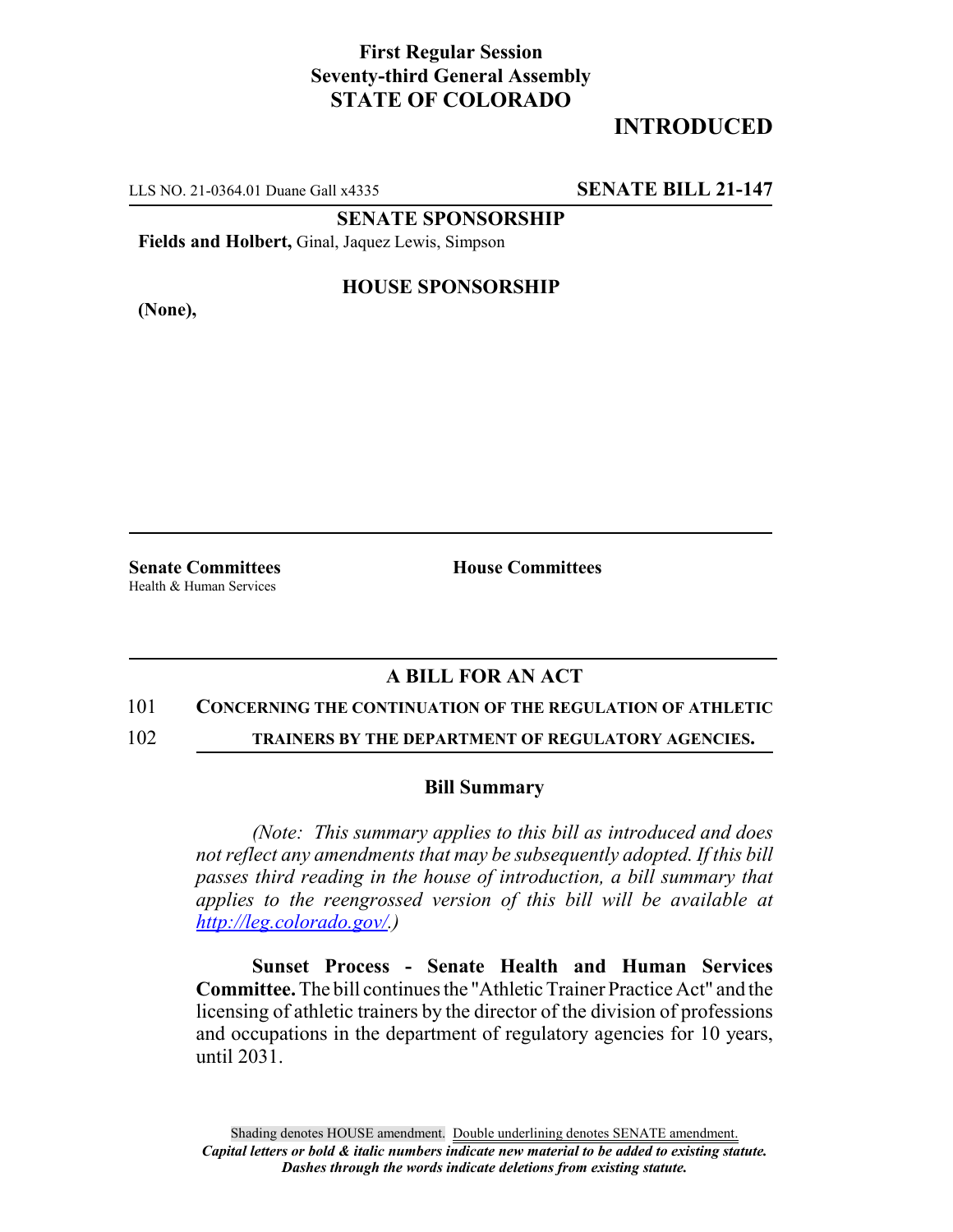| $\mathbf{1}$   | Be it enacted by the General Assembly of the State of Colorado:             |
|----------------|-----------------------------------------------------------------------------|
| $\overline{2}$ | <b>SECTION 1.</b> In Colorado Revised Statutes, 24-34-104, repeal           |
| 3              | $(21)(a)(IX)$ ; and <b>add</b> $(32)(a)(VI)$ as follows:                    |
| $\overline{4}$ | 24-34-104. General assembly review of regulatory agencies                   |
| 5              | and functions for repeal, continuation, or reestablishment - legislative    |
| 6              | declaration - repeal. $(21)(a)$ The following agencies, functions, or both, |
| 7              | will repeal on September 1, 2021:                                           |
| 8              | (IX) The regulation of athletic trainers by the director of the             |
| 9              | division of professions and occupations in the department of regulatory     |
| 10             | agencies in accordance with article 205 of title 12;                        |
| 11             | $(32)$ (a) The following agencies, functions, or both, are scheduled        |
| 12             | for repeal on September 1, 2031:                                            |
| 13             | (VI) THE REGULATION OF ATHLETIC TRAINERS BY THE DIRECTOR                    |
| 14             | OF THE DIVISION OF PROFESSIONS AND OCCUPATIONS IN THE DEPARTMENT            |
| 15             | OF REGULATORY AGENCIES IN ACCORDANCE WITH ARTICLE 205 OF TITLE              |
| 16             | 12.                                                                         |
| 17             | <b>SECTION 2.</b> In Colorado Revised Statutes, amend 12-205-117            |
| 18             | as follows:                                                                 |
| 19             | 12-205-117. Repeal of article - review of functions. This article           |
| 20             | 205 is repealed, effective September 1, $2021$ 2031, and the powers,        |
| 21             | duties, and functions of the director specified in this article 205 are     |
| 22             | repealed on that date. Before the repeal, the powers, duties, and functions |
| 23             | of the director are scheduled for review in accordance with section         |
| 24             | 24-34-104.                                                                  |
| 25             | <b>SECTION 3. Effective date.</b> This act takes effect September 1,        |
| 26             | 2021.                                                                       |